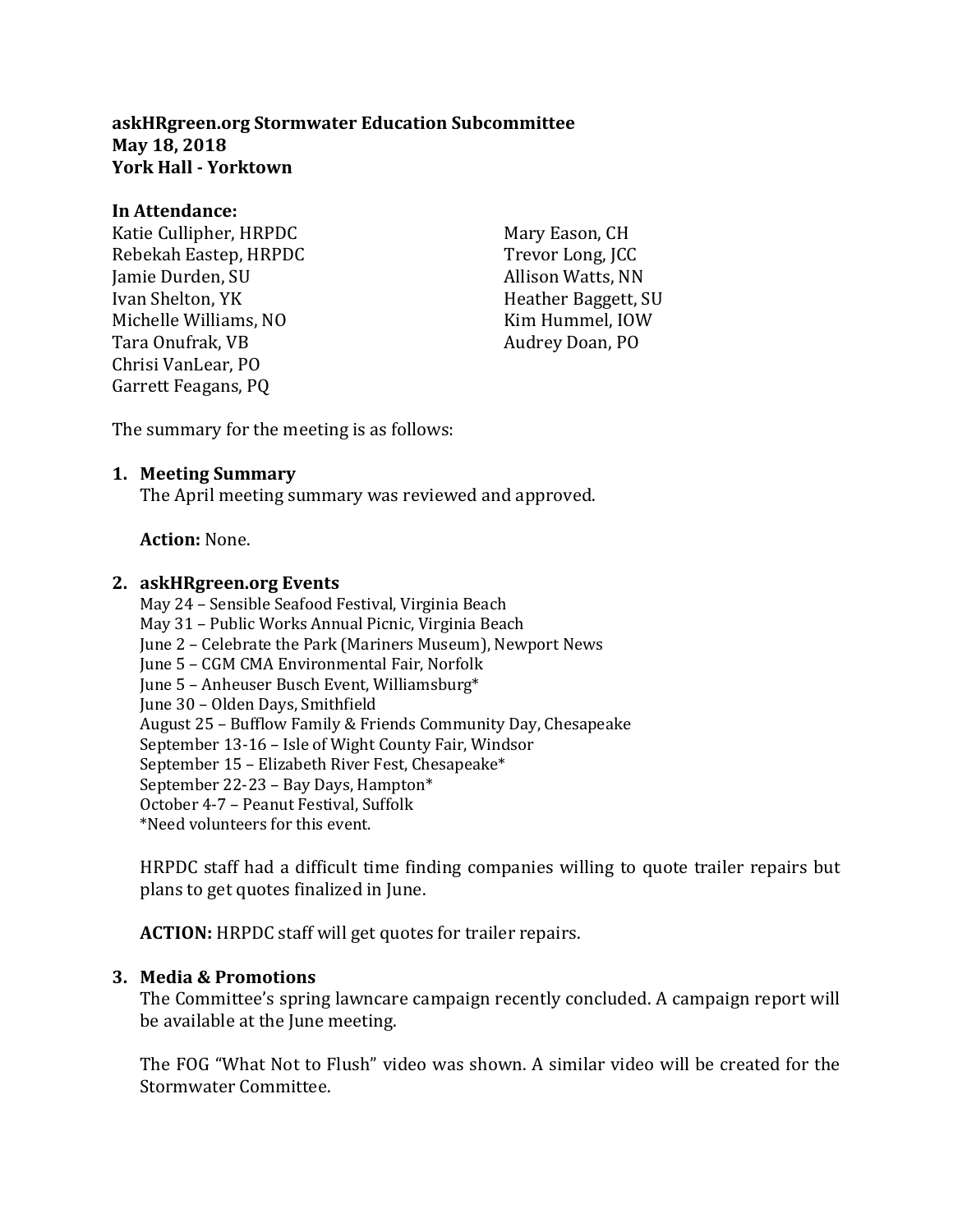The Committee discussed the Write as Rain campaign.<br>• The redesigned stencils were presented for rev

- The redesigned stencils were presented for review. The new stencils featured a pledge and directed people to take the pledge by sharing a picture. The stencils include footprints in hopes of getting people to photograph their feet into the photo, increasing interest and engagement.
	- o RCS kept the "only rain down the drain" message
	- o Committee members liked the consistent branding with all messages/stencils sharing a similar design.
- Localities can start applying stencils as soon as the stencils are produced and spray is received, however, the public relations push for the campaign will happen around the "back to school" time period.
- The target of the campaign continues to be youth and schools, however, the stencils can be applied wherever works best for each locality.
- It's hoped that each locality will be able to get their own set of stencils to avoid having to pass stencils between localities.

**ACTION:** The Write as Rain workgroup will meet to continue developing the campaign.

### **4. Regional Priorities for Stormwater Public Outreach**

*Bay Star Businesses (BSB) Program:*

- The Committee reviewed and approved the BSB rack card. The Committee previously approved the purchase of 1,000 rack cards.
- BSB Promotions:
	- o The web form has been live but formal promotions have not begun.
	- o Planned promotions include newsletter articles, features business publications such as Coastal Virginia Magazine/Inside Business, news release, etc.
	- o Anheuser Busch Williamsburg Brewery was the first BSB to sign up
- Supplies:
	- o 500 BSB note pads were ordered and have arrived. The Committee decided to let HRPDC staff keep some to include in BSB signups but Committee members can also take a small supply at the June meeting.
	- o HRPDC staff will order 1,000 BSB rack cards.
	- o 500 BSB window clings were ordered and are ready for pickup
	- o HRPDC staff will draft BSB welcome letter to go out in welcome packets

*IDDE Rack Card Series:*

- The Committee approved the final draft of the landscaping rack card as presented and without further changes.
- The Committee reviewed content drafted by HRPDC staff for the automotive rack card. Norfolk will review and add additional content suggested by inspectors. Content will be redistributed for Committee review after these additions are made.
- The askHRgreen FOG Committee is developing yellow grease storage and spill response materials for restaurants and has asked for the Committee to review and provide feedback.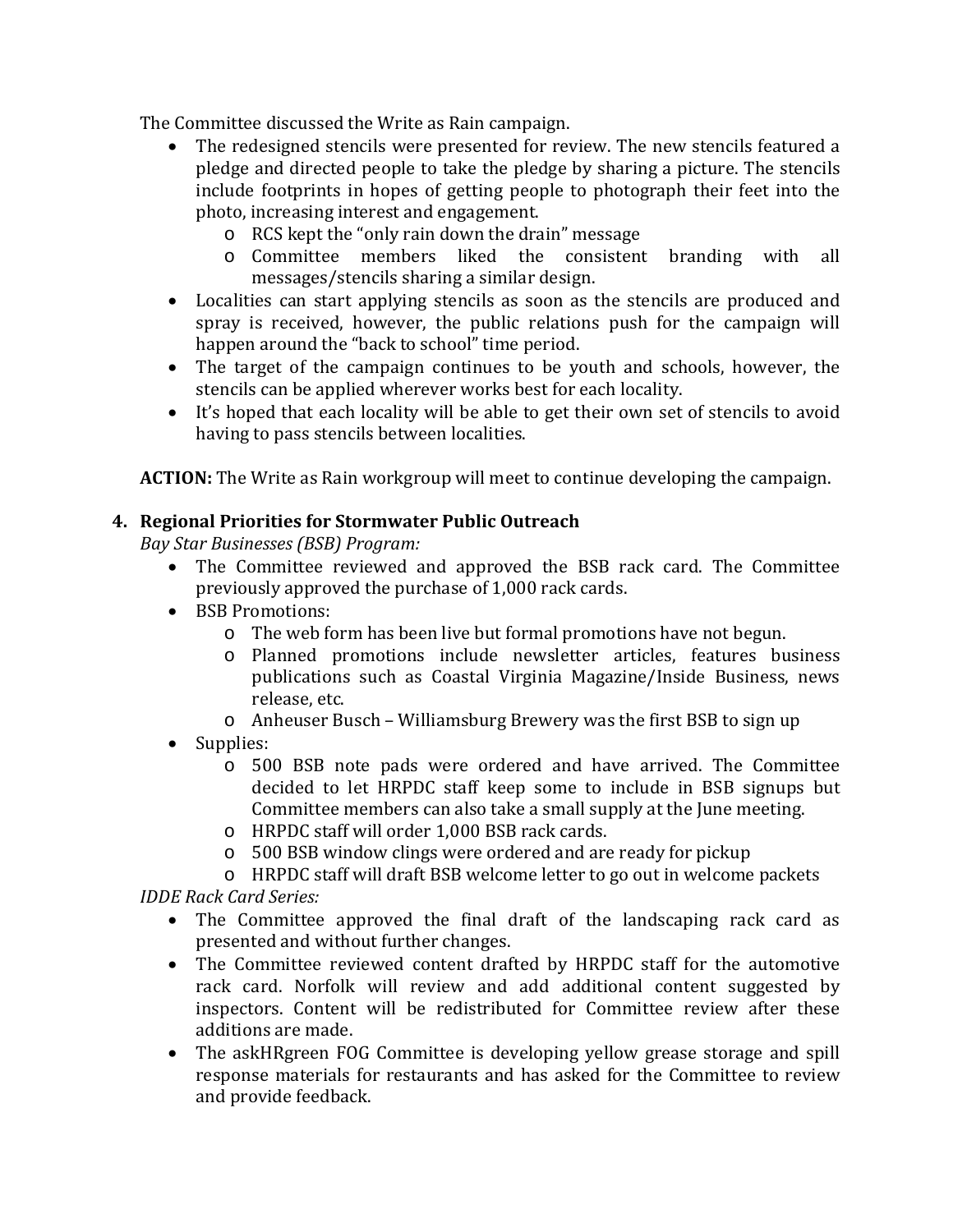• The Committee decided not to print IDDE rack cards until all were complete to leverage price breaks for higher quantities.

**ACTION:** HRPDC staff will order BSB rack cards and send yellow grease cleanup content for Committee review.

### **5. Bay Star Homes**

The Committee discussed any updates or concerns with the regional Bay Star Homes program:

• Tara Onufrak recommended adding a carwash pledge to BSH. HRPDC staff gave an overview of how a developer was needed to build the BSH database and import process when it moved from Norfolk to a regional program. Adding new fields would require more work from a developer.

The Committee discussed content for a spring newsletter:

- Car washing Tara Onufrak
- BSB announcement HRPDC
- Grass tips Cris Ausink

HRPDC staff ordered 1,500 BSH notepads which are now available for pickup.

**ACTION:** HRPDC staff will review options for making changes to the BSH pledge. Newsletter content should be received by May 23rd.

### **6. Grants**

The Committee discussed wrapping up the \$11,100 Chesapeake Bay Restoration Fund:

- Printing of the BSB rack cards and notepads close out this grant.
- The new Green Learning Guide draft has been reviewed by the workgroup and edits will be given to RCS on Monday, May 21st.
- HRPDC staff will prepare grant summary report by July 1, 2018.
- A grant was not awarded for FY19.

**ACTION:** Continue work on the Green Learning Guide.

# **7. Printing & Promotional Items**

The City of Norfolk has printed the soil testing brochures and will bill HRPDC.

The following items were ordered and are available for pickup:

- Message pens 5,000
- Scoop the Poop stickers 5,000
- Dog waste bag holders 5,000
- Reusable bags 4,000
- Mood pencils 10,000
- BSB Post-It notes 500
- BSH Post-It notes 1,500
- Floatable key chains (2 versions) 5,000
- Swedish fish snack packs 2,500
- Scoop the Poop rack cards 5,000
- Black-eyed Susan seeds 4,000
	- $\bullet$  BSB Clings 500
	- Soil Testing Brochures 1,000